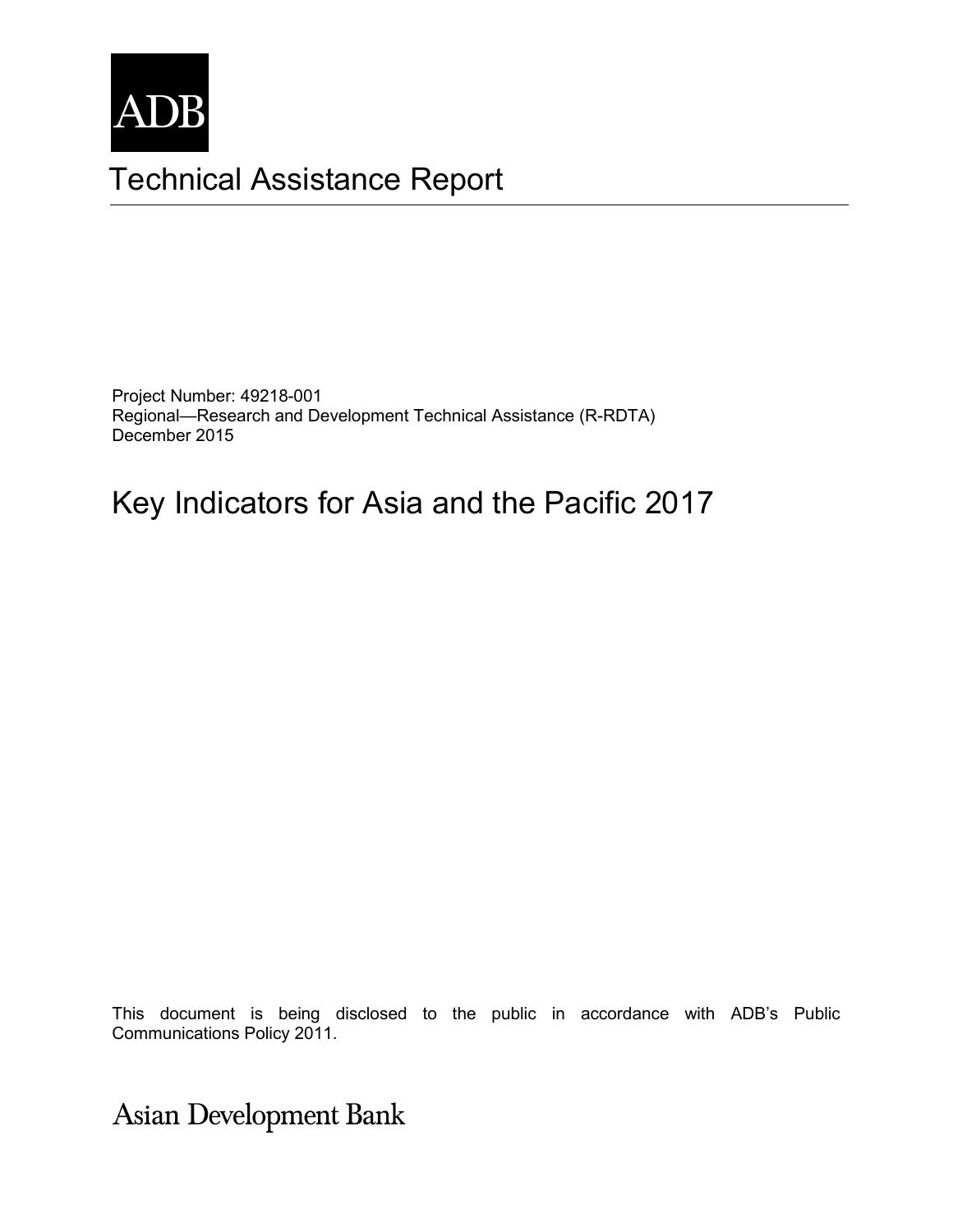#### **ABBREVIATIONS**

| <b>ADB</b>  | Asian Development Bank                   |
|-------------|------------------------------------------|
| <b>DMC</b>  | developing member country                |
| <b>GVC</b>  | global value chain                       |
| <b>ICT</b>  | information and communication technology |
| <b>MDG</b>  | Millennium Development Goal              |
| <b>SDBS</b> | statistical database system              |
| <b>SDG</b>  | Sustainable Development Goal             |
| ТA          | technical assistance                     |

## **NOTE**

In this report, "\$" refers to US dollars.

| <b>Vice-President</b>                     | B. Susantono, Knowledge Management and Sustainable Development                                                                                                                                                                                                                                                                  |
|-------------------------------------------|---------------------------------------------------------------------------------------------------------------------------------------------------------------------------------------------------------------------------------------------------------------------------------------------------------------------------------|
| <b>Chief Economist and</b>                | S. Wei, Economic Research and Regional Cooperation Department                                                                                                                                                                                                                                                                   |
| <b>Director General</b>                   | (ERCD)                                                                                                                                                                                                                                                                                                                          |
| <b>Director</b>                           | R. Hasan, Development Economics and Indicators Division, ERCD                                                                                                                                                                                                                                                                   |
| <b>Team leader</b><br><b>Team members</b> | Y. Jiang, Senior Economist, ERCD<br>M. R. Babalo, Senior Operations Assistant, ERCD<br>N. Chun, Economist, ERCD<br>K. Joshi, Principal Statistician, ERCD<br>Z. Li, Economist, ERCD<br>M. J. Mariasingham, Statistician, ERCD<br>L. N. Rao, Statistician, ERCD<br>D. Robillos, Associate Economics and Statistics Analyst, ERCD |

In preparing any country program or strategy, financing any project, or by making any designation of or reference to a particular territory or geographic area in this document, the Asian Development Bank does not intend to make any judgments as to the legal or other status of any territory or area.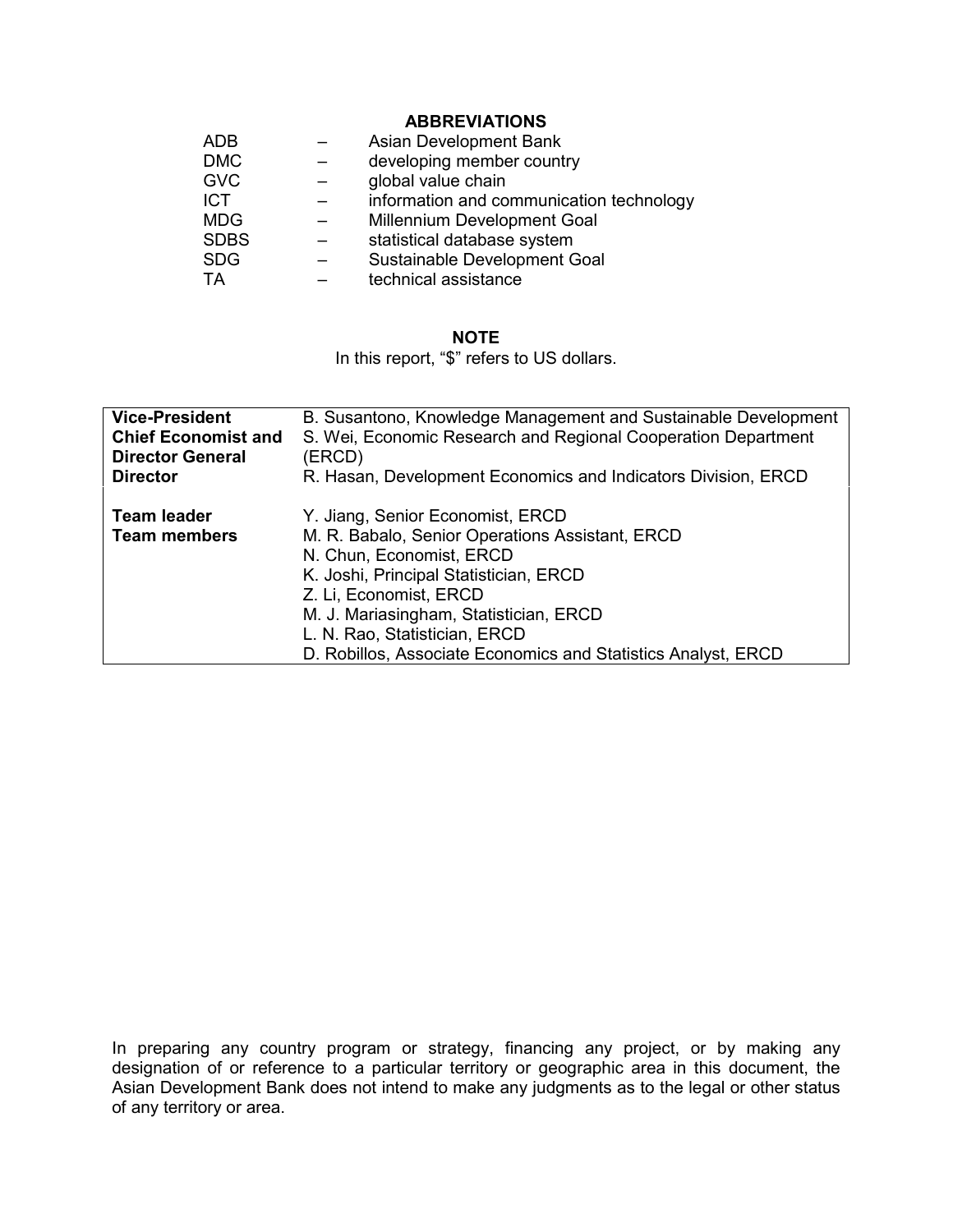# **CONTENTS**

**Page** 

|             | RESEARCH AND DEVELOPMENT TECHNICAL ASSISTANCE AT A GLANCE                                                                                |                  |  |  |
|-------------|------------------------------------------------------------------------------------------------------------------------------------------|------------------|--|--|
| L.          | <b>INTRODUCTION</b>                                                                                                                      |                  |  |  |
| II.         | <b>ISSUES</b>                                                                                                                            |                  |  |  |
| III.        | THE RESEARCH AND DEVELOPMENT TECHNICAL ASSISTANCE                                                                                        |                  |  |  |
|             | Impact and Outcome<br>Α.<br>Methodology and Key Activities<br>В.<br>Cost and Financing<br>C.<br><b>Implementation Arrangements</b><br>D. | 3<br>4<br>4<br>4 |  |  |
| IV.         | THE PRESIDENT'S DECISION                                                                                                                 | 5                |  |  |
|             | <b>APPENDIXES</b>                                                                                                                        |                  |  |  |
| $\mathbf 1$ | 6<br>Design and Monitoring Framework                                                                                                     |                  |  |  |
| 2.          | 8<br>Cost Estimates and Financing Plan                                                                                                   |                  |  |  |
| 3.          | <b>Outline Terms of Reference for Consultants</b><br>9                                                                                   |                  |  |  |
| 4.          | Outline of the Final Report: Key Indicators for Asia and the Pacific 2017                                                                | 13               |  |  |
|             | SUPPLEMENTARY APPENDIX (available upon request)                                                                                          |                  |  |  |
|             |                                                                                                                                          |                  |  |  |

Detailed Terms of Reference for Consultants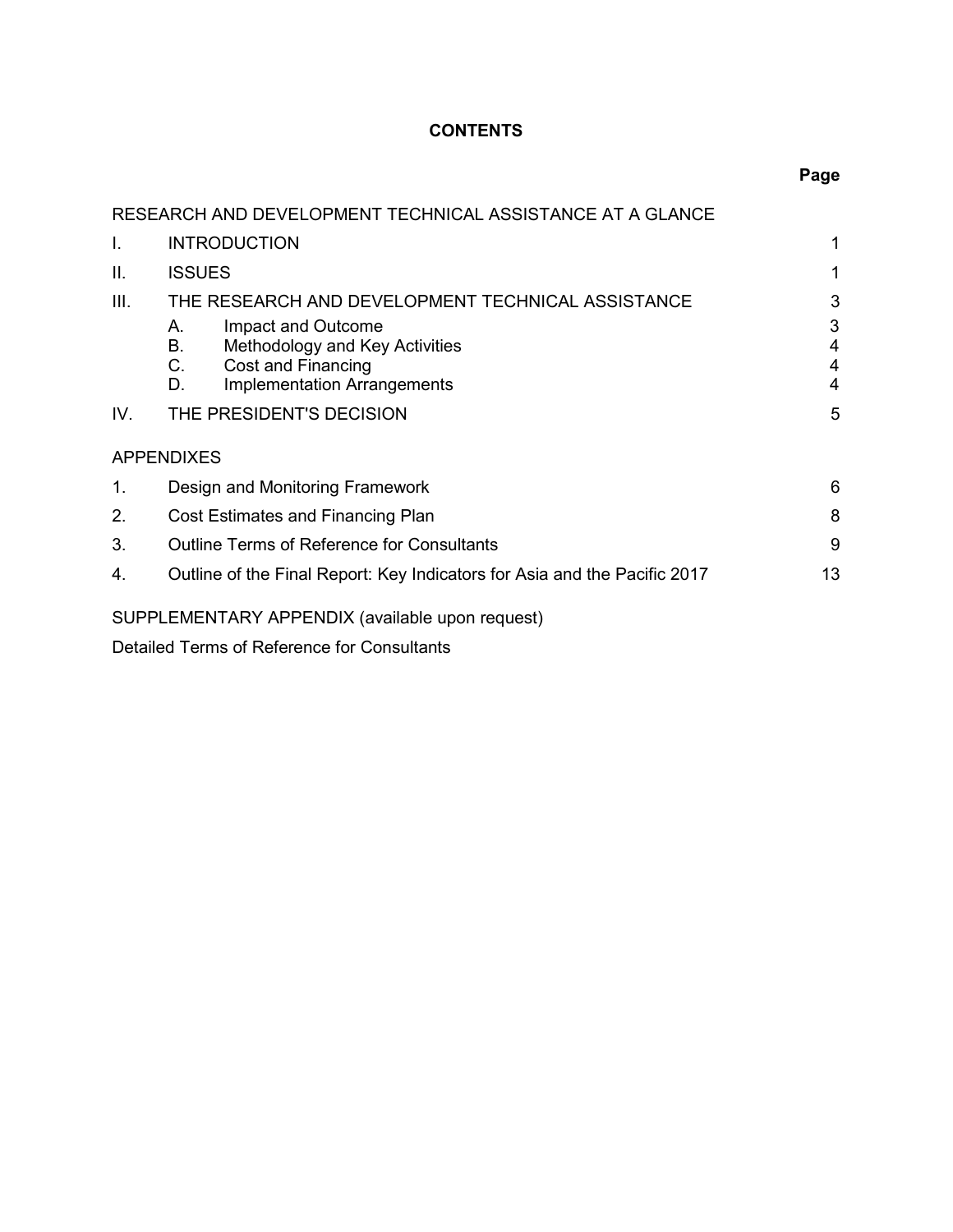#### **RESEARCH AND DEVELOPMENT TECHNICAL ASSISTANCE AT A GLANCE**

|      | 1. Basic Data                                                                                                          |                                                                                                                                                               |                                |                                        | Project Number: 49218-001         |                                      |
|------|------------------------------------------------------------------------------------------------------------------------|---------------------------------------------------------------------------------------------------------------------------------------------------------------|--------------------------------|----------------------------------------|-----------------------------------|--------------------------------------|
|      | <b>Project Name</b>                                                                                                    | Key Indicators for Asia and the Pacific<br>2017                                                                                                               | <b>Department</b><br>/Division | ERCD/ERDI                              |                                   |                                      |
|      | Country<br><b>Borrower</b>                                                                                             | <b>REG</b>                                                                                                                                                    | <b>Executing</b><br>Agency     | Asian Development Bank                 |                                   |                                      |
|      | 2. Sector                                                                                                              | Subsector(s)                                                                                                                                                  |                                |                                        | <b>ADB Financing (\$ million)</b> |                                      |
| ✔    | Industry and trade<br>Education<br>Finance<br>Health<br>Information and<br>communication<br>technology                 | Industry and trade sector development<br>Education sector development<br>Finance sector development<br>Health system development<br><b>ICT</b> infrastructure |                                |                                        |                                   | 0.22<br>0.12<br>0.12<br>0.12<br>0.12 |
|      | Public sector<br>management                                                                                            | Economic affairs management                                                                                                                                   |                                |                                        |                                   | 0.12                                 |
|      | Transport                                                                                                              | Transport policies and institutional development                                                                                                              |                                | <b>Total</b>                           |                                   | 0.12<br>0.94                         |
|      | 3. Strategic Agenda                                                                                                    | <b>Subcomponents</b>                                                                                                                                          |                                | <b>Climate Change Information</b>      |                                   |                                      |
|      | Inclusive economic<br>growth (IEG)<br>Regional integration<br>(RCI)                                                    | Pillar 1: Economic opportunities,<br>including jobs, created and expanded<br>Pillar 4: Other regional public goods                                            | Project                        | Climate Change impact on the           |                                   | Low                                  |
|      | 4. Drivers of Change                                                                                                   | <b>Components</b>                                                                                                                                             |                                | <b>Gender Equity and Mainstreaming</b> |                                   |                                      |
|      | Governance and<br>capacity development<br>(GCD)<br>Knowledge solutions<br>(KNS)<br>Private sector<br>development (PSD) | Institutional development<br>Knowledge sharing activities<br>Conducive policy and institutional<br>environment                                                |                                | Some gender elements (SGE)             |                                   |                                      |
|      | 5. Poverty Targeting                                                                                                   |                                                                                                                                                               | <b>Location Impact</b>         |                                        |                                   |                                      |
|      | Project directly targets<br>poverty                                                                                    | No                                                                                                                                                            | Regional                       |                                        |                                   | High                                 |
|      | 6. TA Category:                                                                                                        | B                                                                                                                                                             |                                |                                        |                                   |                                      |
|      | 7. Safeguard Categorization Not Applicable                                                                             |                                                                                                                                                               |                                |                                        |                                   |                                      |
|      | 8. Financing                                                                                                           |                                                                                                                                                               |                                |                                        |                                   |                                      |
|      | <b>Modality and Sources</b>                                                                                            |                                                                                                                                                               |                                | Amount (\$ million)                    |                                   |                                      |
|      | <b>ADB</b>                                                                                                             |                                                                                                                                                               |                                | 0.94                                   |                                   |                                      |
|      | <b>Special Fund</b>                                                                                                    | Research and development technical assistance: Technical Assistance                                                                                           |                                |                                        | 0.94                              |                                      |
|      | Cofinancing                                                                                                            |                                                                                                                                                               | 0.00                           |                                        |                                   |                                      |
|      | None<br><b>Counterpart</b>                                                                                             |                                                                                                                                                               |                                |                                        | 0.00                              |                                      |
|      |                                                                                                                        |                                                                                                                                                               |                                |                                        | 0.00                              |                                      |
| None |                                                                                                                        |                                                                                                                                                               |                                | 0.00                                   |                                   |                                      |
|      | <b>Total</b>                                                                                                           |                                                                                                                                                               |                                |                                        | 0.94                              |                                      |
|      | 9. Effective Development Cooperation                                                                                   |                                                                                                                                                               |                                |                                        |                                   |                                      |
|      | Use of country procurement systems                                                                                     | No<br>Use of country public financial management systems<br>No                                                                                                |                                |                                        |                                   |                                      |
|      |                                                                                                                        |                                                                                                                                                               |                                |                                        |                                   |                                      |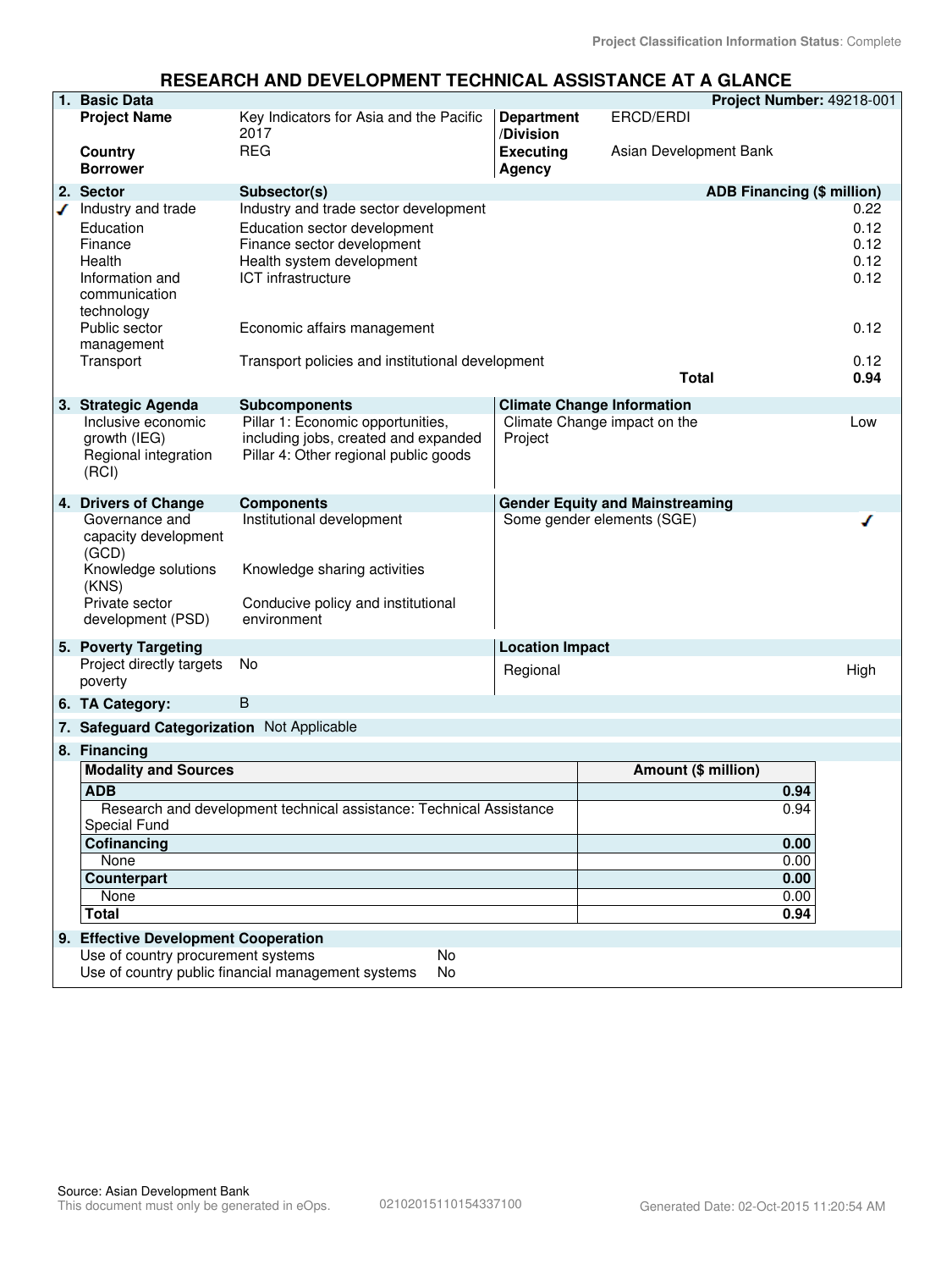## **I. INTRODUCTION**

1. *Key Indicators for Asia and the Pacific*, prepared by the Economic Research and Regional Cooperation Department, is one of the annual flagship publications of the Asian Development Bank (ADB). It provides the latest comprehensive compendium and analysis of trends in economic, social, financial, and Millennium Development Goal (MDG) and Sustainable Development Goal (SDG) indicators of ADB's regional members.<sup>1</sup> It also contains a special chapter with in-depth, data-intensive analysis of an important policy issue. In general, *Key Indicators* offers strong data and information support for evidence-based policymaking.<sup>2</sup>

2. *Key Indicators* is considered a premier knowledge product of ADB, consistently among the top downloaded ADB publications over the last 5 years. The proposed regional research and development technical assistance (TA) will support the preparation of the 48th edition of the publication, which will continue to supply high-quality statistics and economic analysis to meet increasing demand for knowledge for development. The design and monitoring framework is in Appendix 1.<sup>3</sup>

## **II. ISSUES**

3. The region's experience with economic growth—wherein concerns have been raised about its lack of inclusiveness—indicates a need to assess rigorously the types of policy and institutional frameworks needed for more inclusive development.<sup>4</sup> A number of topics are important in this context and require timely empirical analysis. Additionally, to assist analysis and decision making, an improved statistics portal, which disseminates information regarding statistics resources available in ADB and offers helpful facts on non-ADB data resources, and a statistical database system (SDBS), which features a user-friendly interface, automation, and statistics on a variety of economic and social themes, is also needed. Overall, the TA will make *Key Indicators* more responsive to the developing member countries' (DMCs) knowledge demand in the following ways.

4. First, the project aims to add a supplement to the *Key Indicators* report. Like the report, the supplement will include a special chapter dealing with an important policy issue for the region, and for which analysis of survey data (especially at household and enterprise levels) is necessary to shed useful light on policy issues. Candidate topics for the two special chapters are (i) the role of information and communication technology (ICT) in development, (ii) entrepreneurship, (iii) urbanization and jobs, and (iv) global value chains (GVCs).<sup>5</sup>

 $\overline{a}$ 1 The SDGs have been formally adopted as the new framework for monitoring future international development initiatives. http://www.un.org/en/ecosoc/about/mdg.shtml (last accessed on 19 November 2015)

<sup>2</sup> The *Key Indicators 2015* had five major parts: Part I—the special chapter; Part II—the MDGs; Part III—the regional tables; and Part IV––the global value chains. A fifth part—country tables containing socioeconomic data of ADB developing member countries, Australia, Japan, and New Zealand—is only available online and also disseminated on USB flash drive.

 $3$  The TA received concept clearance from the Office of the Vice-President (Knowledge Management and Sustainable Development) on 30 October 2015, and first appeared in the business opportunities section of ADB's

website on 9 November 2015. 4 This concern is based on various types of evidence, such as rising income inequality as captured by household income and expenditure surveys, reductions in the share of aggregate value added going to labor, persistence of employment in low-paid jobs in the informal sector, and/or a growing share of "contract" work in many ADB developing member countries since 2001. For details, see R. Kanbur, C. Rhee, and J. Zhuang, eds. 2014. *Inequality in Asia and the Pacific: Trends, Drivers and Policy Implications.* Manila: Asian Development Bank.

<sup>&</sup>lt;sup>5</sup> While inclusive development is the primary focus of these topics, analysis through the lens of environmentally sustainable growth will also be conducted wherever appropriate.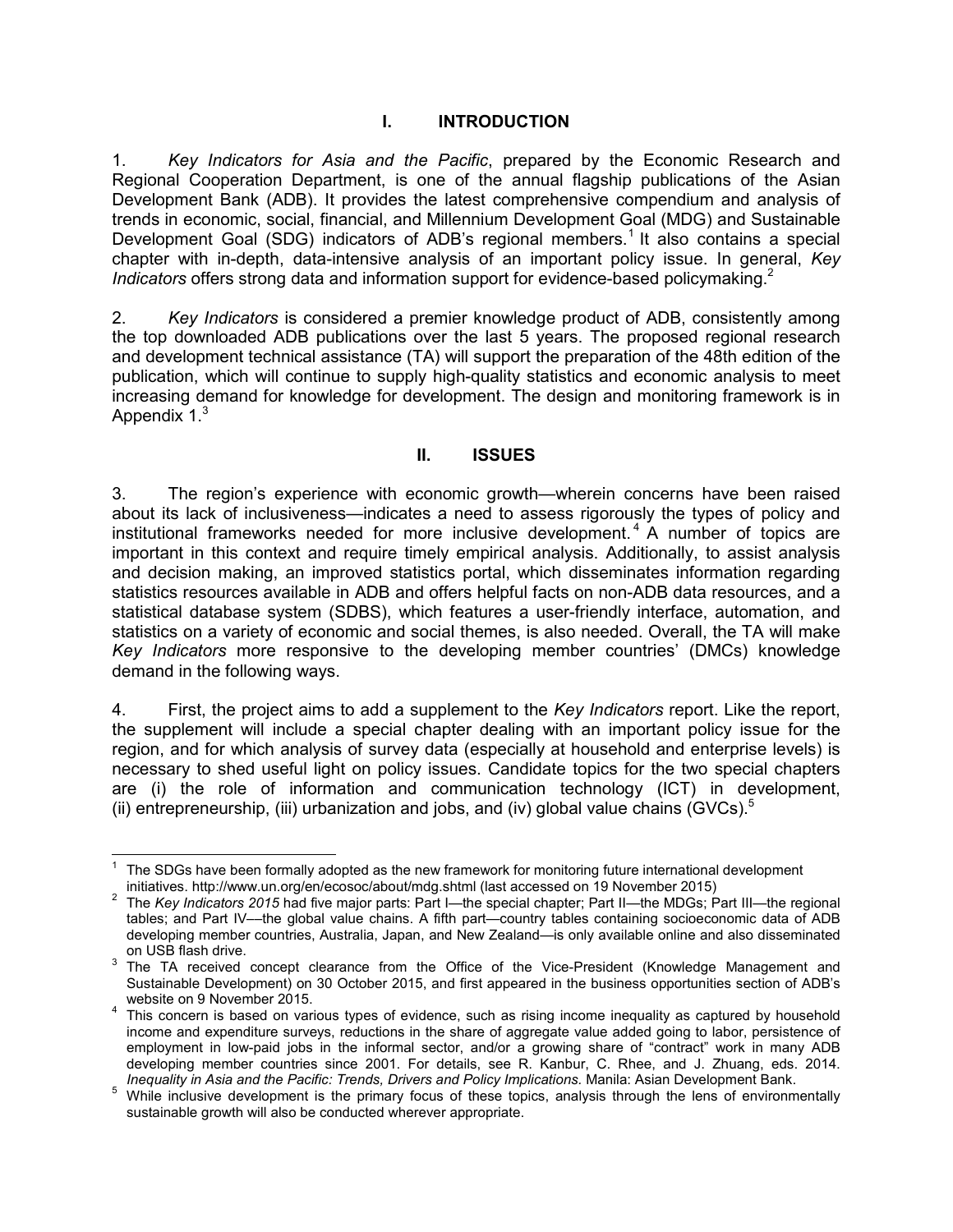5. Inclusive growth is about creating equal opportunities for people, and ICT offers much equalizing potential. ICT has now begun to affect the lives of the middle class as well as the low-income families, and carries the potential to influence their thinking and behavior profoundly. For instance, ICT applications such as mobile banking and "e-wallet" have promoted financial inclusion in many areas where access to financial services was a challenge. Internet-based ecommerce not only helps people purchase cheap products conveniently, but also enables them to start their own businesses and sell customized products far away from their home. In fact, ICT has been playing an increasingly significant role in promoting inclusive development. A study that contains innovative analysis of cutting-edge application of ICT to development will greatly help inform policymakers in the DMCs.

6. Entrepreneurship plays a key role in transforming innovation into productivity and jobs. The topic on entrepreneurship and innovation in Asia will be explored through the lens of Asian firms. The study will first present the stylized facts on the growth of firms in the manufacturing and service sectors of selected DMCs, describing which types of firms have been the drivers of productivity growth and employment creation, and investigating the factors—policy and otherwise—that influence firms' decisions, e.g., to adopt new technologies, invest in innovation, enter new markets. The study will then delve into the types of regulation and public support required to spur entrepreneurship and innovation among the region's firms. Overall, it will give guidance on what can be done to promote firms' productivity to better support countries' inclusive development at different income levels.

7. While Asia is rapidly urbanizing and its cities are the locus of much structural transformation, the nature of some of these urbanizations does not seem to be particularly conducive to cities meeting their potential as engines of growth. Moreover, concerns arise about the ability of emerging cities to generate "good jobs" for the medium- and less-skilled workers that dominate, and will continue to dominate, Asian workforces. Therefore, it is proposed to look into the topic of "Future of Asian Cities: Urbanization and Jobs" as a special chapter in *Key Indicators 2017*. To start with, stylized facts on Asian cities with respect to their size, mode of formation, and governance and regulation will be developed. These will then pave the way for the examination of the evolving structure of production and employment across different types of cities. In particular, the project could look into how policies on land use regulations and public decision-making processes—e.g., the role of local governments in planning and financing of urban infrastructure and services—impact firms' formation and growth, and job creation. The study aims to shed light on the sound urban policies and institutions that Asian cities should adopt to promote inclusive growth.

8. Expansion of the GVCs has accelerated, involving the production of goods and services through interlinked stages of production scattered across national borders. Asia and the Pacific, as a region, has been the most active participant in this wave of GVC expansion thanks to its conducive economic environment, e.g., lower labor cost, fewer trade barriers, and efficiency in logistics. Despite the enormous benefits to entrepreneurs and workers in Asia and the Pacific, however, very few quantitative measures are available and the labor market link is poorly understood. Moreover, the innovation-driven process of task unbundling as well as dramatic reshuffling and mergers in the GVC network are likely to characterize future GVC development. How should the firms and labor force respond? How should public policy be informed and driven to ensure that the region continues to enjoy the benefits of GVCs? Based on the latest GVC literature, the project will conduct policy-related research to better understand the dynamics of GVCs, and inform policymakers so as to maximize development effects. Therefore, it is proposed to look into the topic of the GVCs as another potential special chapter in *Key Indicators 2017*.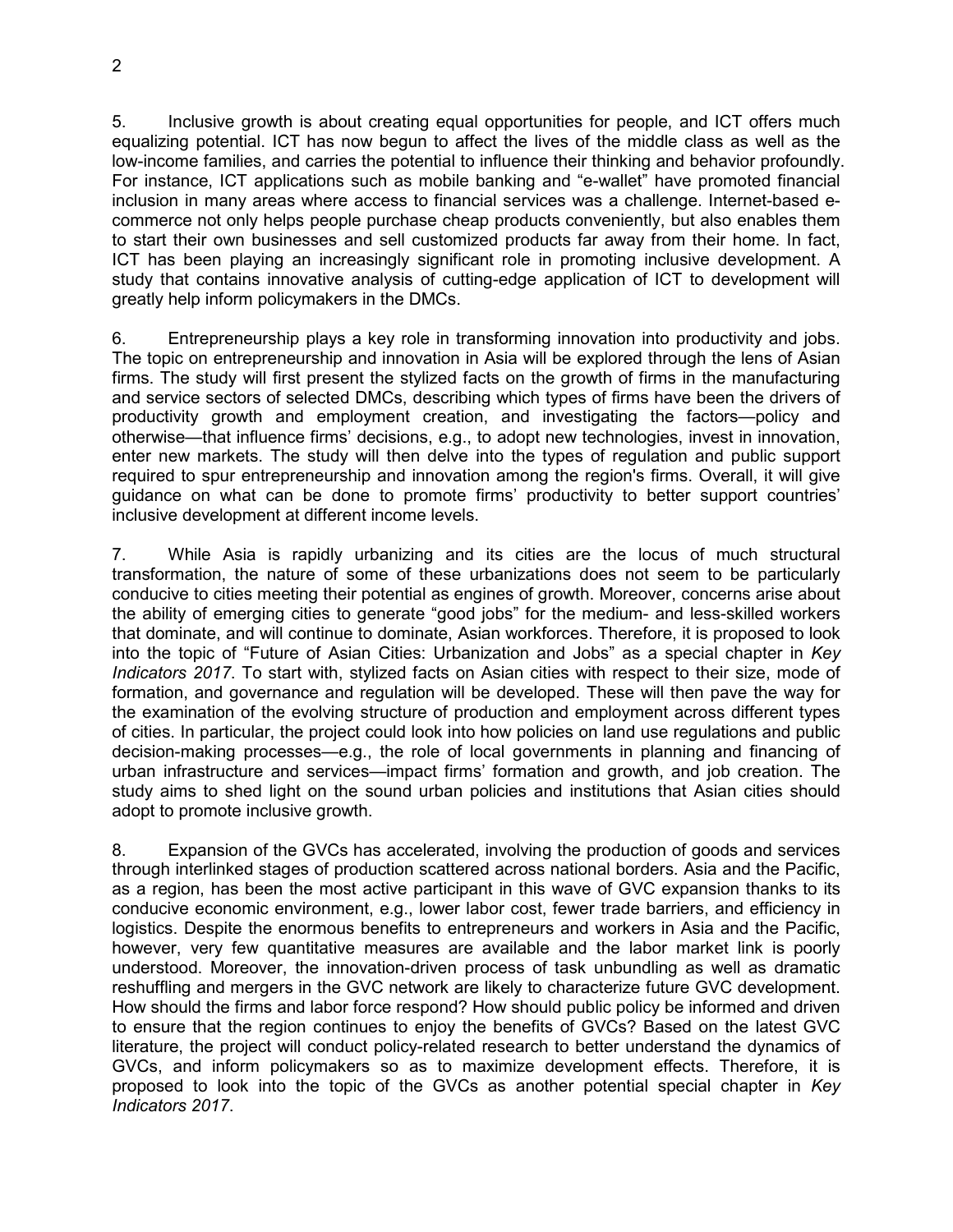9. Second, building on the work carried out for *Key Indicators 2015*, the TA will enable statistics-related work on GVCs to become a regular feature of *Key Indicators*. These statistics are the results of initiatives taken by ADB's Development Economics and Indicators Division to pioneer the production of original data and information and so facilitate quantification and analysis of the phenomenon of international production sharing in the globalized economy. While measuring the scale and structure of a GVC is highly complicated, Koopman, Wang, and Wei (2014)<sup>6</sup> and Wang, Wei, and Zhu (2013)<sup>7</sup> provide a powerful framework to the measurement. Building on these developments, the proposed study will help the DMCs to improve data collection for more credible measurement and policy analysis of GVC issues.

10. Third, most tables and figures provided by *Key Indicators* are sourced from ADB's statistics portal and SDBS. The process of data generation and validation to populate the SDBS involves a lot of back-and-forth stages, many of which are time-consuming for the DMC counterparts as well as ADB staff. An upgrade of ADB's statistics portal and SDBS will enable easier access to the latest information in real time in a more user-friendly interface for the DMC stakeholders. It will also help increase data sources, allow for harmonization and visualization across surveys, and provide more flexibility in system maintenance. Options for integration with other international portals to enrich its contents, widen its scope, and increase its usage and relevance will also be explored. Furthermore, the upgrade will guarantee continued delivery of high-quality statistics, reports, and relevant studies, and support several ongoing statistical activities linked to the *Key Indicators* publication in a more efficient manner.

11. Finally, the project will support some follow-up studies on topics related to the *Key Indicators* special chapters, and preliminary studies to explore strategically significant topics for future *Key Indicators* editions. Publication of *Key Indicators* by no means suggests conclusion of the studies on the topics covered in the special chapters. More often, it provokes thoughtful feedback and interesting discussions within and outside ADB. In this case, some follow-up studies could generate considerable knowledge returns. For subsequent editions, the Economic Research and Regional Cooperation Department will continue to focus on themes related to inclusive development. Candidate topics may include skill mobility, multidimensional poverty index, and infrastructure for inclusive development.

## **III. THE RESEARCH AND DEVELOPMENT TECHNICAL ASSISTANCE**

## **A. Impact and Outcome**

12. The impact of *Key Indicators 2017* will be high-quality statistics and economic analysis to meet increasing demand for knowledge for development in the DMCs supported. The outcome will be that by the end of 2018, policymakers, economic researchers in and outside ADB, and the public at large make sustained use of *Key Indicators* analysis, and its data and information support system. Potential performance targets would be citations by major newspapers and publications, and usage of *Key Indicators* contents in corporate materials and planning documents.

 $\overline{a}$ 6 R. Koopman, Z. Wang, and S. Wei. 2014. Tracing Value-Added and Double Counting in Gross Exports. *American Economic Review*. 104 (2). pp. 259–294.

<sup>7</sup> Z. Wang, S. Wei, and K. Zhu. 2013. Quantifying International Production Sharing at the Bilateral and Sector Levels. Working Paper No. 19677. National Bureau of Economic Research.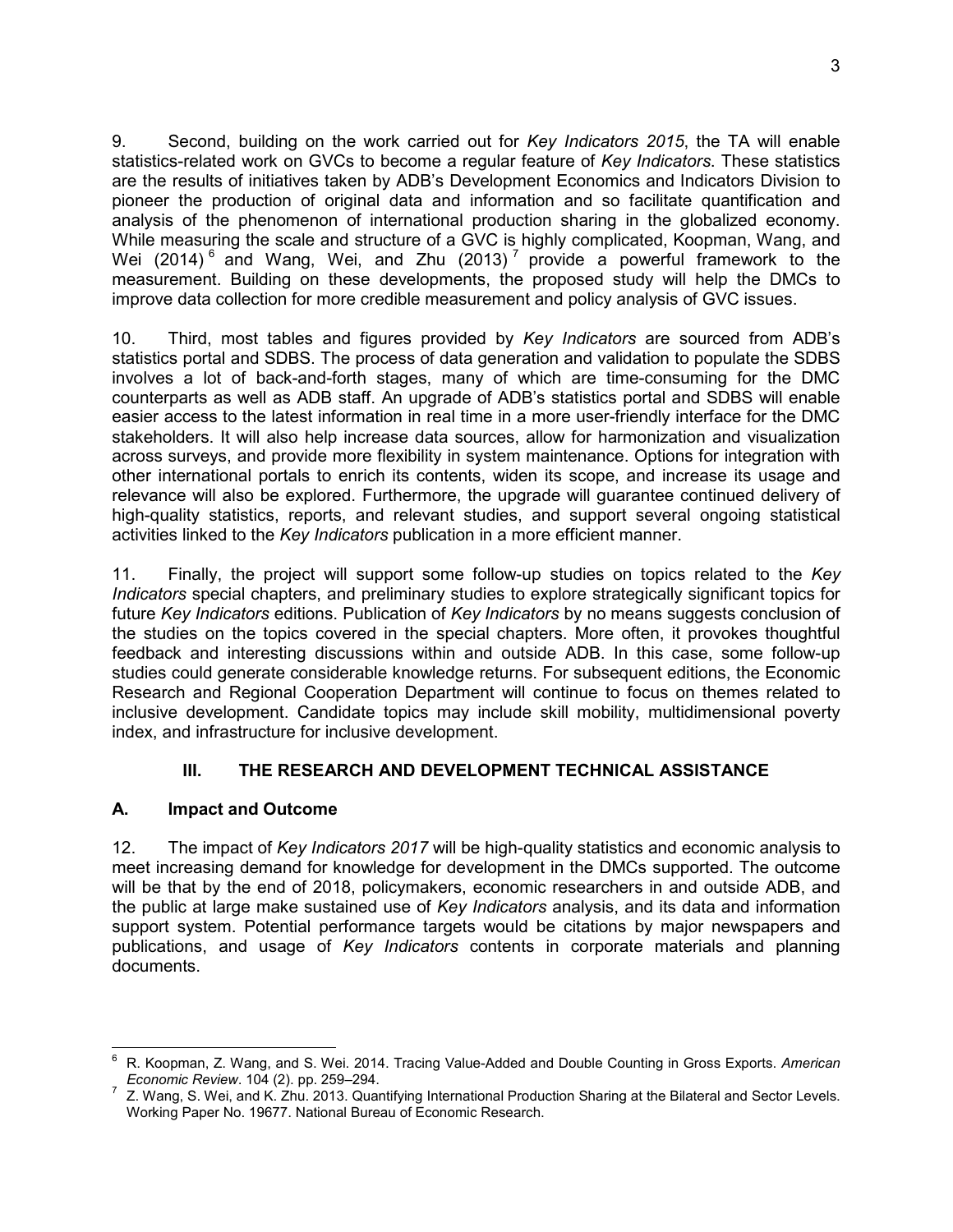# **B. Methodology and Key Activities**

13. The TA will support *Key Indicators 2017* by (i) preparing background research papers for the special chapters of the *Key Indicators*; (ii) implementing the modernization of the ADB statistics portal and SDBS; and (iii) publishing and disseminating the *Key Indicators*. The inputs for the *Key Indicators* are highly data intensive. One major impediment to timely completion of the outputs is delays or obstacles in accessing necessary data.

14. The special chapters will rely on several types of analyses, such as (i) literature review encompassing theory and empirics of the topics finally selected, (ii) descriptive and causal analysis of relevant cross-country as well as intracountry data sets, and (iii) country case studies using a mix of qualitative and quantitative methods. Workshops and seminars will be held with key researchers, government officials, policymakers, and other stakeholders. These workshops and seminars are crucial for (i) discussing the general direction of the special chapters, (ii) developing the story lines of the special chapters, and (iii) firming up the initial findings of the background research papers. Distinguished experts will be invited to give their views so that the outputs of the workshops will be useful in finalizing the *Key Indicators*. Research, consultations, and discussions with staff from regional and other departments of ADB will also be conducted to further validate the relevance of the research findings, and to pinpoint emerging concerns that can be potential topics for future *Key Indicators*.

15. On the statistics side, the TA will conduct a review and update of the current set of MDG and SDG indicators. In addition, GVC-related indicators will be prepared and included in the statistics tables as a theme of importance to policymaking and unique part of the *Key Indicators* statistical presentation. Modernization of the statistics portal and SDBS will require undertaking a comprehensive review of the existing data repositories and portals from both architectural and content perspectives. A plan will then be developed to upgrade the portal and SDBS—(i) identify priority areas for modernization based on user feedback and requests, (ii) propose new functionalities to be added to the portal, (iii) select a new system or process to be used, (iv) implement changes to the statistics portal and SDBS by balancing business and technical requirements, and (v) regularly update and maintain the two databases. Proper documentation of the applied changes and enhancements will be produced and disseminated as well.

# **C. Cost and Financing**

16. The TA is estimated to cost \$935,000, which will be financed on a grant basis by ADB's Technical Assistance Special Fund (TASF-V). Appendix 2 presents the cost estimates and financing plan.

# **D. Implementation Arrangements**

17. ADB will be the executing agency for this TA. The Development Economics and Indicators Division will be the TA supervising unit and will coordinate with other ADB units (regional departments and resident missions) and statistical partners in ADB regional members in undertaking the activities for this TA. The project will be implemented over 36 months, from 1 January 2016 to its targeted completion on 31 December 2018.

18. *Key Indicators* is produced by a team of international, national, and administrative staff of the Development Economics and Indicators Division with support from international and national consultants. An estimated 18 person-months of international and 133 person-months of national consulting services will be needed for the 2017 edition and its supplements, i.e., the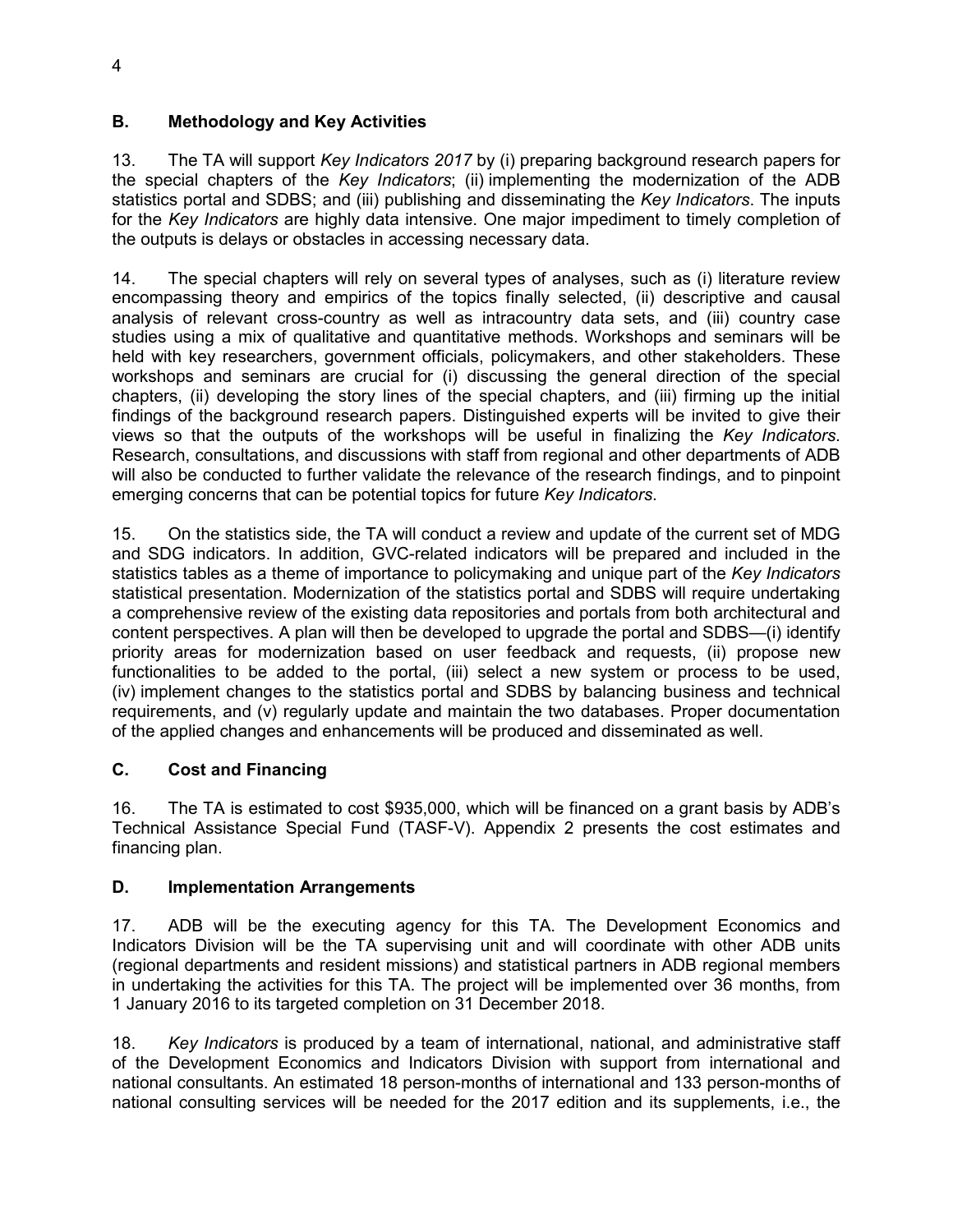special chapters, the statistical tables (country, MDG and SDG, and regional tables), special pilot indicators or datasets, the statistics portal and SDBS, and activities to improve data quality and promote effective dissemination of results and findings.

19. For the special chapters, the international and national consultants will work on the analysis and write-up for a theme of interest (to be finalized), prepare background reports and original research related to the theme, and provide some manuscript and economics editing. The national consultants will assist in data gathering, data cleaning and update of indicators, further research on the indicators, layout of text and tables, and manuscript and copy editing. Surveys may be conducted in selected DMCs as deemed necessary to enhance the relevance of the analysis.

20. For the statistical tables, the international consultants will review data issues pertaining to the statistical tables published in *Key Indicators*, and propose viable imputation procedures for selected important indicators compiled in the publication. The national consultants will assist in preparing the statistical tables and commentaries, layout of text and tables, and manuscript and copy editing. International and national consultants will also be utilized to develop a new set of indicators on a topic of importance to economic policymaking.

21. For the upgrade of ADB's statistics portal and SDBS, national information technology and data specialists will conduct a comprehensive cleaning, review, and assessment of the existing data, databases, data sources, and the newly procured additional datasets; develop a system modernization plan; and produce additional functionalities and changes in the statistics portal as indicated in the plan. All datasets such as basic statistics, quarterly economic indicators, other external databases, household survey datasets, and tools that can be developed into the statistics portal resources will also be brought in.

22. Resource persons will be engaged for the workshops and training events to be conducted, e.g., *Key Indicators* workshops for the special chapters, training on a theme of interest (to be finalized), and subregional workshops for the statistical tables. Travel of ADB staff participating in related workshops, conferences, or seminars as resource persons may also be supported, following the appropriate administrative guidelines.

23. The outline terms of reference for the consultants are in Appendix 3 and the publication outline in Appendix 4. The consultants will be hired as individuals and will be engaged in accordance with ADB's Guidelines on the Use of Consultants (2013, as amended from time to time). Disbursements under the TA will be made in accordance with ADB's *Technical Assistance Disbursement Handbook* (2010, as amended from time to time).

24. *Key Indicators* will be widely disseminated to the target audience in coordination with ADB's Department of External Relations. Dissemination will start with an international media launch followed by seminar presentations to key government officials, business people, academia, and other research groups. Concurrently, the edition will be uploaded to the ADB website. Background papers will be published separately in ADB's working paper series, the *Asian Development Review*, or other media at a later date.

# **IV. THE PRESIDENT'S DECISION**

25. The President, acting under the authority delegated by the Board, has approved the provision of technical assistance not exceeding the equivalent of \$935,000 on a grant basis for the Key Indicators for Asia and the Pacific 2017, and hereby reports this action to the Board.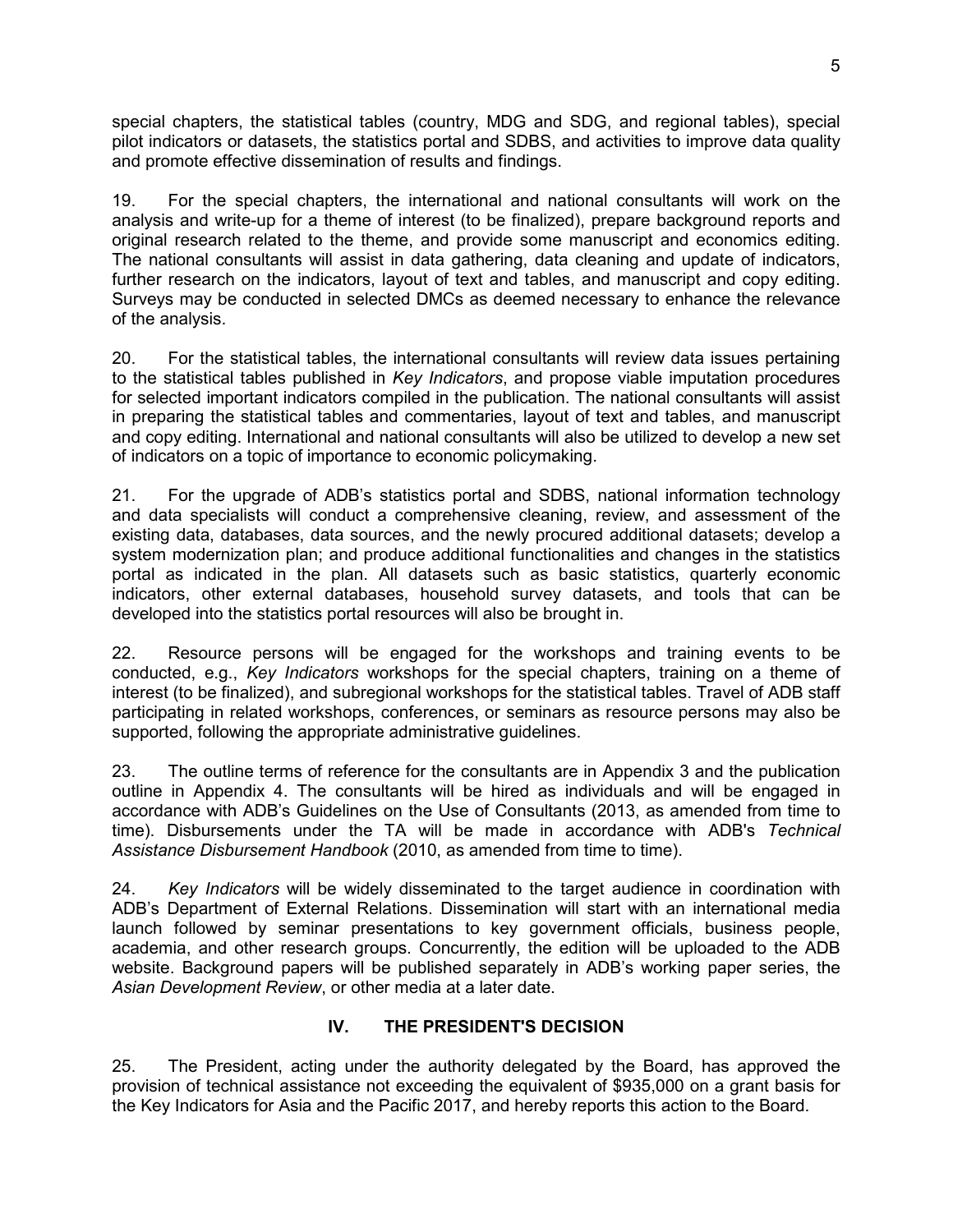# **DESIGN AND MONITORING FRAMEWORK**

#### **Impact the TA is Aligned with**

High-quality statistics and economic analysis to meet increasing demand for knowledge for development in the DMCs supported (defined by project).

|                                                                                                                 | <b>Performance Indicators</b><br><b>Data Sources and</b>                                                         |                                                                |                                                                                                            |  |
|-----------------------------------------------------------------------------------------------------------------|------------------------------------------------------------------------------------------------------------------|----------------------------------------------------------------|------------------------------------------------------------------------------------------------------------|--|
| <b>Results Chain</b>                                                                                            | with Targets and Baselines                                                                                       | <b>Reporting</b>                                               | <b>Risks</b>                                                                                               |  |
| Outcome:<br>Sustained use of KI<br>analysis, and its data<br>and information<br>support system by               | By 2018:<br>a. KI is cited in 17 major<br>newspapers and<br>publications (baseline: 16<br>[median of 2012-2014]) | a. DER media<br>monitoring reports                             | Unforeseen changes in<br>the global or regional<br>political, economic, and<br>technological               |  |
| policymakers,<br>economic<br>researchers in and<br>outside ADB, and the<br>public                               | b. KI is referred to in 43<br>regional media citations<br>(baseline: 42 [median of<br>2012-2014])                | b. DER media<br>monitoring reports                             | environment may<br>render KI's messages<br>inopportune.<br>Other institutions<br>produce a similar type    |  |
|                                                                                                                 | c. KI content is used in<br>two corporate materials<br>(baseline: NA)                                            | c. ADB reports,<br>publications,<br>management speech,<br>etc. | of report.                                                                                                 |  |
| <b>Outputs:</b><br>1. Final background<br>research papers for<br>KI prepared                                    | By 2018:<br>1a. One or more<br>preparation workshops<br>conducted (baseline 2014:<br>1)                          | 1a. TA progress reports                                        | Unforeseen<br>circumstances and<br>delays such as data<br>access issues affect the<br>production schedule. |  |
|                                                                                                                 | 1b. At least five<br>background papers written<br>(baseline: NA)                                                 | 1b. TA progress reports                                        |                                                                                                            |  |
| 2. Modernization of<br>the ADB statistics<br>portal and SDBS<br>implemented                                     | 2a. ADB's statistics portal<br>and SDBS upgraded<br>(baseline: NA)                                               | 2a. TA completion report                                       |                                                                                                            |  |
| 3. Edition and online<br>links of KI 2017,<br>including statistical<br>tables and special<br>chapters, produced | 3a. Two reports for KI<br>2017 (main and<br>supplement) are published<br>(baseline 2014: 1)                      | 3a. Published KI 2017<br>reports                               |                                                                                                            |  |
|                                                                                                                 | 3b. 500 printed copies<br>each with accompanying<br>CD-ROMs are distributed<br>(baseline 2014: 500)              | 3b. Number of copies<br>distributed                            |                                                                                                            |  |
|                                                                                                                 | 3c. At least 15,000 Web<br>downloads of various<br>publications related to<br>KI work<br>(baseline 2014: 16,300) | 3c. ADB website<br>download statistics                         |                                                                                                            |  |
|                                                                                                                 | 3d. At least five<br>presentations on KI                                                                         | 3d. BTORs                                                      |                                                                                                            |  |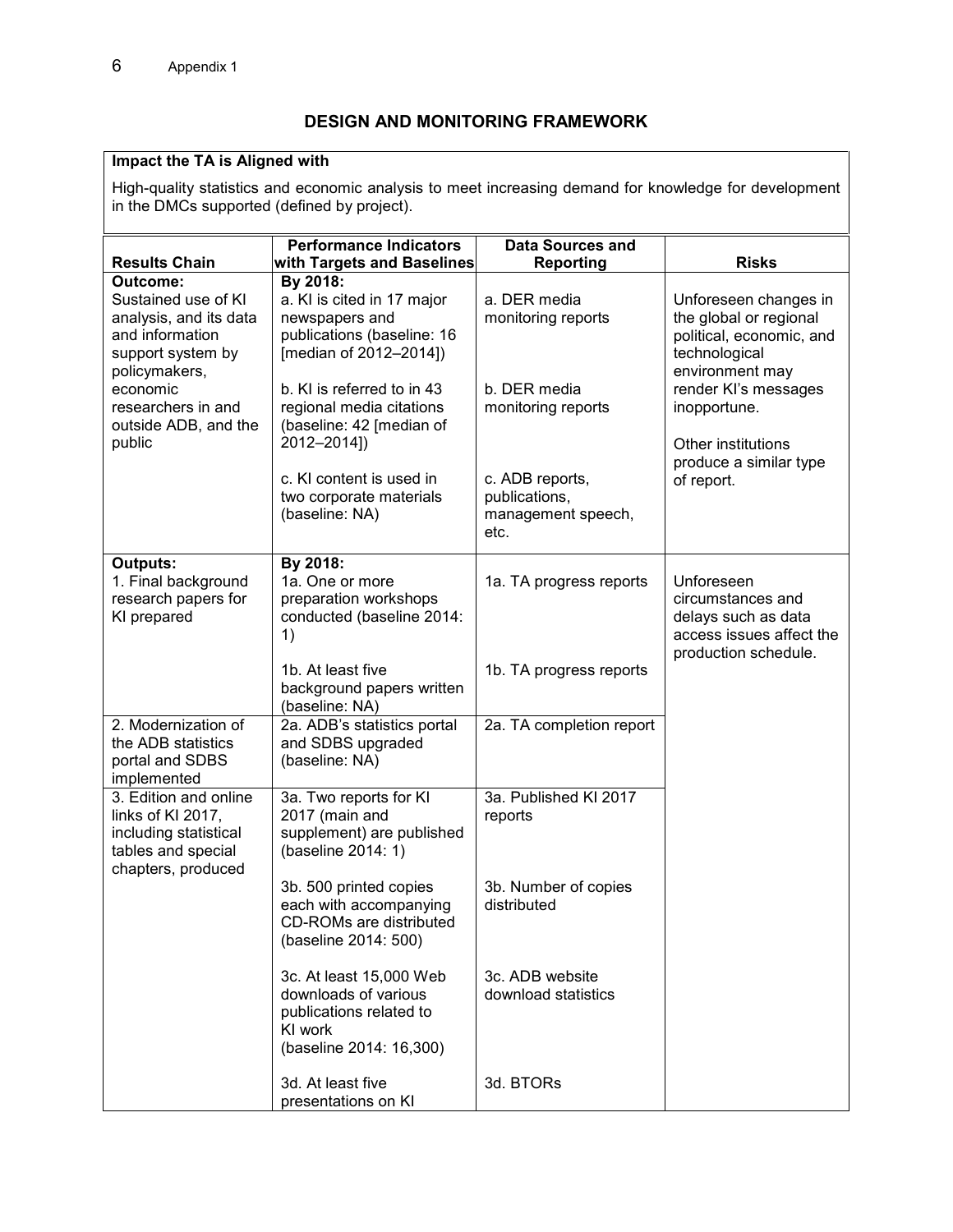| <b>Results Chain</b>                                                    | <b>Performance Indicators</b><br><b>with Targets and Baselines</b> | Data Sources and<br><b>Reporting</b> | <b>Risks</b> |
|-------------------------------------------------------------------------|--------------------------------------------------------------------|--------------------------------------|--------------|
|                                                                         | conducted<br>(baseline 2014: 9)                                    |                                      |              |
| 4. Workshops for<br>knowledge sharing<br>and dissemination<br>conducted | 4a. Three workshops<br>conducted<br>(baseline 2014: 1)             | 4a. BTORs                            |              |

#### **Key Activities with Milestones**

#### **Output 1: Final background research papers for KI prepared**

- 1.1 Consultants recruited and research commissioned (January–December 2016)
- 1.2 Preparation workshop(s) conducted (April 2016–April 2017)
- 1.3 Background papers drafted and storylines for KI 2017 supplement refined by December 2016
- 1.4 Background papers drafted and storylines for KI 2017 main report refined by April 2017
- 1.5 Background papers edited and published by December 2018

#### **Output 2: Modernization of ADB statistics portal and SDBS implemented**

- 2.1 Review of the existing statistics portal and SDBS conducted (March 2016–June 2016)
- 2.2 Identification and implementation of system upgrades completed (June 2016–June 2018)

#### **Output 3: Edition and online links of KI 2017, including statistical tables and special chapter, produced**

- 3.1 KI supplement report, including the basic statistics, finalized (April or May 2017)
- 3.2 KI questionnaires processed and uploaded to SDBS (March–May 2017)
- 3.3 Statistical tables—country, MDG, and regional tables—generated (April–July 2017)
- 3.4 Analysis, charts, highlights, and supplement drafted (June–July 2017)
- 3.5 KI contents reviewed and edited (June–August 2017)
- 3.6 KI main report and highlights finalized (July–October 2017)
- 3.7 Edition is published, launched, and disseminated (August–November 2017)

#### **Output 4: Workshops for knowledge sharing and dissemination conducted**

4.1 Three workshops for knowledge sharing and dissemination conducted (April 2017–November 2018)

#### **Inputs**

**ADB:** \$935,000

#### **Assumptions for Partner Financing**

Not applicable.

ADB = Asian Development Bank, BTOR = back-to-office report, DER = Department of External Relations, DMC = developing member country, KI = *Key Indicators for Asia and the Pacific*, MDG = Millennium Development Goal, NA = not applicable, SDBS = statistical database system, TA = technical assistance. Source: Asian Development Bank.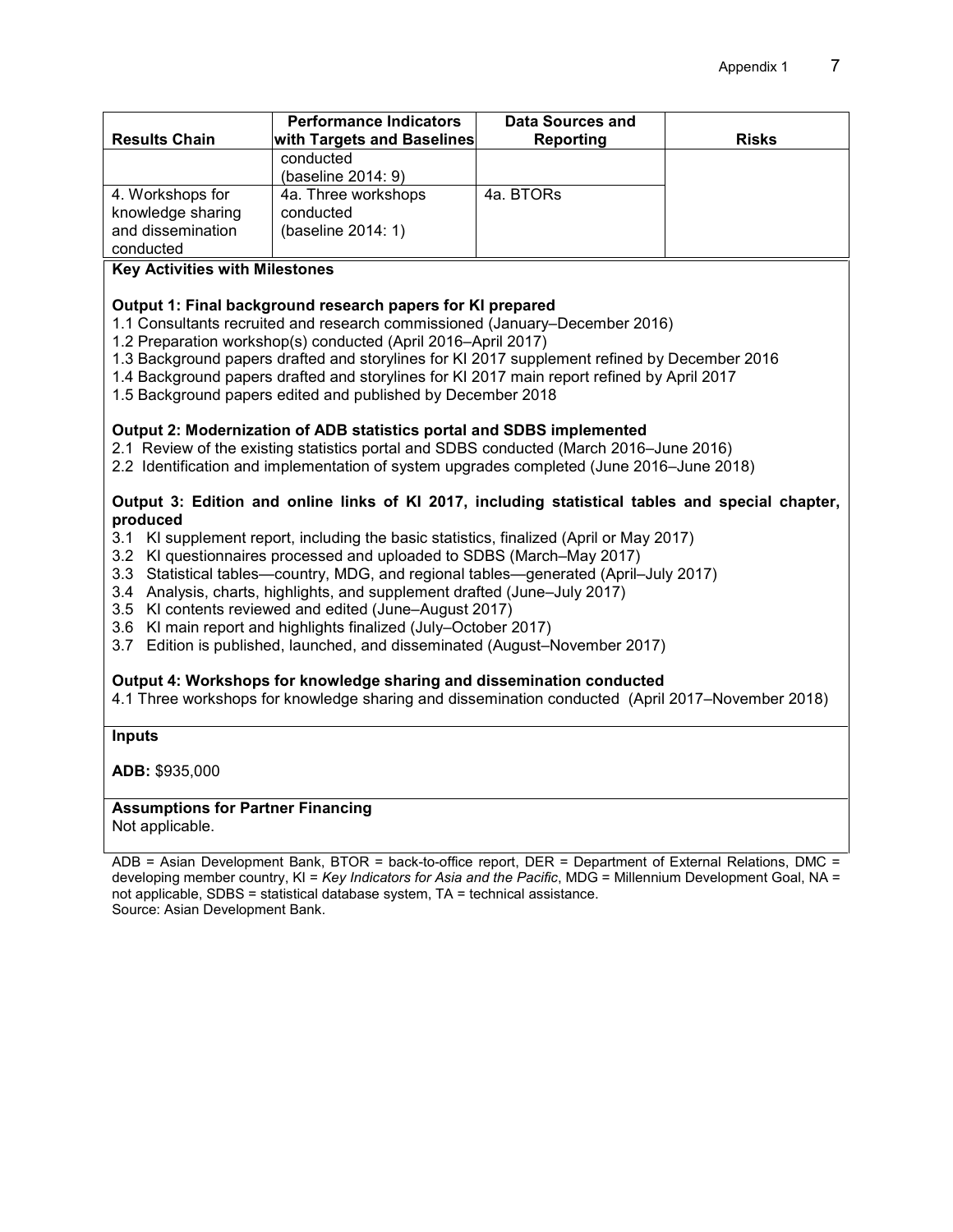## **COST ESTIMATES AND FINANCING PLAN**

(\$'000)

| $\sqrt{\Psi}$ over<br><b>Item</b>                                                               | <b>Amount</b> |
|-------------------------------------------------------------------------------------------------|---------------|
| Asian Development Bank <sup>a</sup>                                                             |               |
| 1. Consultants                                                                                  |               |
| a. Remuneration and per diem                                                                    |               |
| National consultants                                                                            | 366.0         |
| International consultants<br>II.                                                                | 190.0         |
| b. International travel                                                                         | 80.0          |
| Workshops, seminars, and conferences <sup>b</sup><br>2.                                         | 105.0         |
| Data, surveys, and studies <sup>c</sup><br>3.                                                   | 114.0         |
| Equipment <sup>d</sup><br>4.                                                                    | 8.0           |
| 5.<br>Miscellaneous administration and support costs <sup>e</sup>                               | 25.0          |
| Contingencies<br>6.                                                                             | 47.0          |
| Total                                                                                           | 935.0         |
| Financed by the Technical Assistance Special Fund (TASF-V) of the Asian Development Bank (ADB). |               |

b Four or more workshops and seminars for preparation, knowledge sharing, and dissemination will be held with 100 or more total participants. The costs will cover travel and related expenses of resource persons, including ADB staff as resource persons, representation, and preparatory works, implementation and administrative support. Workshops, seminars, and conferences will occur only in eligible ADB member countries.

construction of data purchase, field surveys, and other data collection.<br>
<sup>d</sup> Includes information technology related bardware. Procurement of the equ

Includes information-technology-related hardware. Procurement of the equipment will follow ADB's Procurement Guidelines (2013, as amended from time to time). Equipment purchased will comply with ADB guidelines on accountability of assets purchased under technical assistance, and disposal will follow the procedures as per relevant project administration instructions.

 $e$  Includes data support, subscription, software acquisition, representation, and printing costs. Source: Asian Development Bank estimates.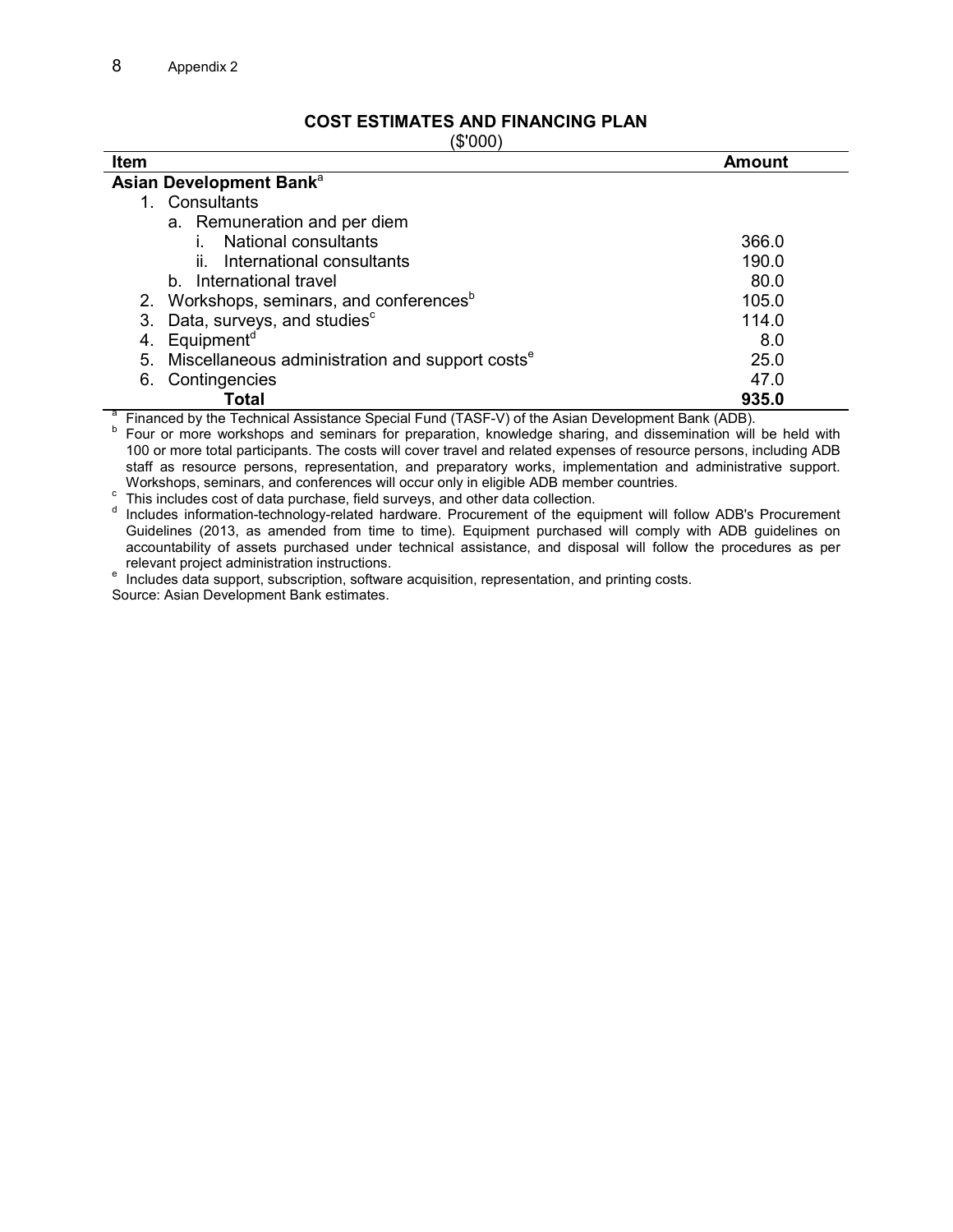# **OUTLINE TERMS OF REFERENCE FOR CONSULTANTS**

1. The preparation and publication of *Key Indicators for Asia and the Pacific 2017* requires an estimated 18 person-months of international and 133 person-months of national consulting services. The consultants will be engaged in accordance with the Guidelines on the Use of Consultants (2013, as amended from time to time) of the Asian Development Bank (ADB).

| Table A3: Breakdown of Consulting Expertise                      |                            |                                                 |                            |  |  |
|------------------------------------------------------------------|----------------------------|-------------------------------------------------|----------------------------|--|--|
|                                                                  | <b>Person-</b>             |                                                 | Person-                    |  |  |
| <b>International Position</b>                                    | <b>Months</b> <sup>a</sup> | <b>National Position</b>                        | <b>Months</b> <sup>a</sup> |  |  |
| Economist or subject matter<br>specialist                        | 14.5                       | Economist or statistician or data<br>specialist | 42.0                       |  |  |
| Economics editor                                                 | 2.0                        | Economics and statistics specialist             | 70.0                       |  |  |
| Writer                                                           | 1.5                        | Information technology specialist               | 3.0                        |  |  |
|                                                                  |                            | Information technology developer                | 3.0                        |  |  |
|                                                                  |                            | Data analysts                                   | 8.0                        |  |  |
|                                                                  |                            | Graphic designer                                | 1.0                        |  |  |
|                                                                  |                            | Research associates                             | 6.0                        |  |  |
| <b>Total</b><br>$\frac{a_{\text{The}}}{a_{\text{The}}}\approx 1$ | 18.0                       |                                                 | 133.0                      |  |  |

# **Table A3: Breakdown of Consulting Expertise**

The engagement intermittent.

Source: Asian Development Bank estimates.

## **A. Economists or Subject Matter Specialists** (international, 14.5 person-months)

2. The purpose of this assignment is to undertake research and analysis on the selected special chapter topics. The output will include background papers for the special chapters and/or other themes of interest.

3. The consultants will evaluate data, conduct research, and prepare background papers on the selected special chapter topics. They will carry out the activities specified in the detailed terms of reference for the consultants found in the Supplementary Appendix A.

4. The consultants should have a strong background in development economics, economics and/or other related subjects. They should have at least a master's degree in their field of expertise (a doctorate degree is more desirable given equivalent work experience) and have more than 10 years of relevant work experience. The consultants should also have expertise and/or an interest in Asia and the Pacific economies. A good publication record on urbanization, economic geography, technology and development, firm research and development, structural transformation, labor and employment, or global value chain, among others, will be an advantage. Extensive experience working with international databases, and the application and/or development of models and frameworks, input–output, computable general equilibrium, and other multidimensional frameworks will be highly desirable.

## **B.** Economics Editor (international, 2 person-months)

5. The purpose of this assignment is to edit the special chapter, highlights, and presentation materials.

6. The consultant will be responsible for the manuscript editing of the *Key Indicators* special chapters and assist in preparing the highlights, including the tables and charts included in the publication. The consultant is expected to review and edit the special theme chapters,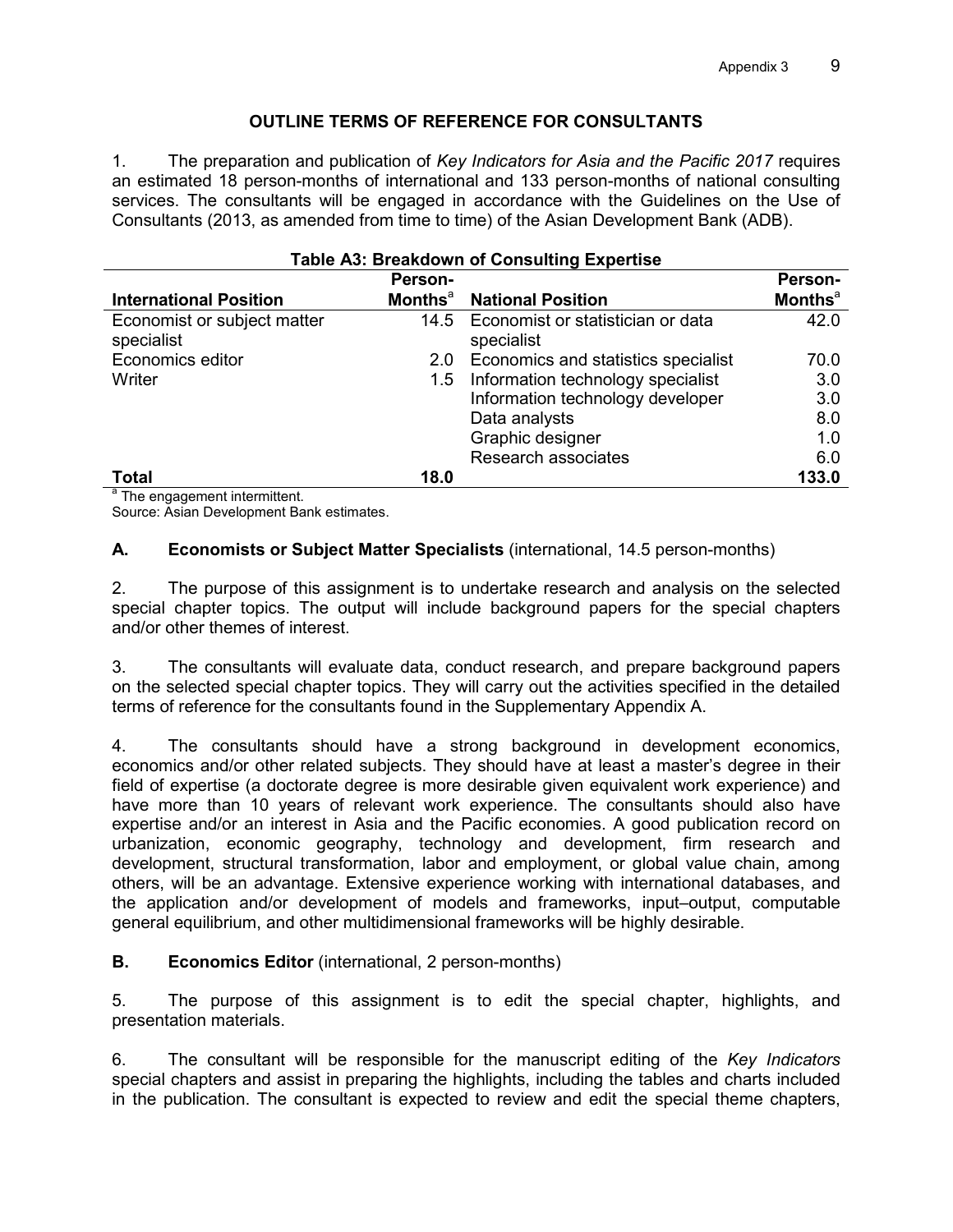statistical commentaries, sources for the graphs and tables of the *Key Indicators for Asia and the Pacific 2017* in compliance with acceptable ADB and international forms of editing, and with the ADB *Handbook of Style and Usage*. The work includes a number of editing rounds of the typeset version until a desired quality is achieved. The editor will also make suggestions regarding the layout of the publication. He or she will also be expected to assist in the preparation of the highlights and the presentation materials for the launch of *Key Indicators*. The consultant will carry out the tasks specified in the detailed terms of reference for the consultants found in the Supplementary Appendix A.

7. The consultant should have at least a master's degree in the related field (a doctorate degree is more desirable given equivalent work experience) and have more than 10 years of experience in writing and editing works.

**C. Writer** (international, 1.5 person-months)

8. The purpose of this assignment is to produce copyedited parts II, III, and IV of the *Key Indicators* edition*,* including the tables and charts in the publication, and write-ups for the *Key Indicators* special supplement.

9. The consultant will be responsible for writing a high-quality thematic commentary based on sound statistical analysis, for the statistical component (parts II, III, and IV) of the publication, highlighting the recent trends and providing an overview of the developments in the region and across the countries. He or she will also make suggestions as to the layout. The copyeditor will carry out the tasks specified in the detailed terms of reference for the consultants found in the Supplementary Appendix A.

10. He or she should have at least a master's degree in the related field (a doctorate degree is more desirable given equivalent work experience) and have more than 10 years of experience in writing and editing works*.*

## **D. Economists, Statisticians, or Data Specialists** (national, 42 person-months)

11. The purpose of this assignment is to undertake research and analysis on the selected special chapter topics. The output will include background papers for the special chapter and/or country-specific case studies for the special chapter.

12. The consultants will evaluate data, conduct research, and prepare background papers on the selected special chapter topics and are expected to carry out the activities specified in the detailed terms of reference for the consultants found in the Supplementary Appendix A.

13. The national consultants should have at least a master's degree in their field of expertise (a doctorate degree is more desirable given equivalent work experience) and have more than 10 years of relevant work experience.<sup>1</sup> They should have well-rounded knowledge of urbanization, economic geography, technology and development, firm research and development, structural transformation, labor and employment, or global value chains, among others, in their country assignment. They should also be knowledgeable about the sources of good data, have the ability to access or collect them through survey techniques, and perform the necessary data evaluation. They should also have the ability to analyze the data using

 $\overline{a}$ 1 The work will be carried out in countries where high-quality data is available, which will be assessed during project implementation. Country of assignment will be determined upon initiating their recruitment as national consultants.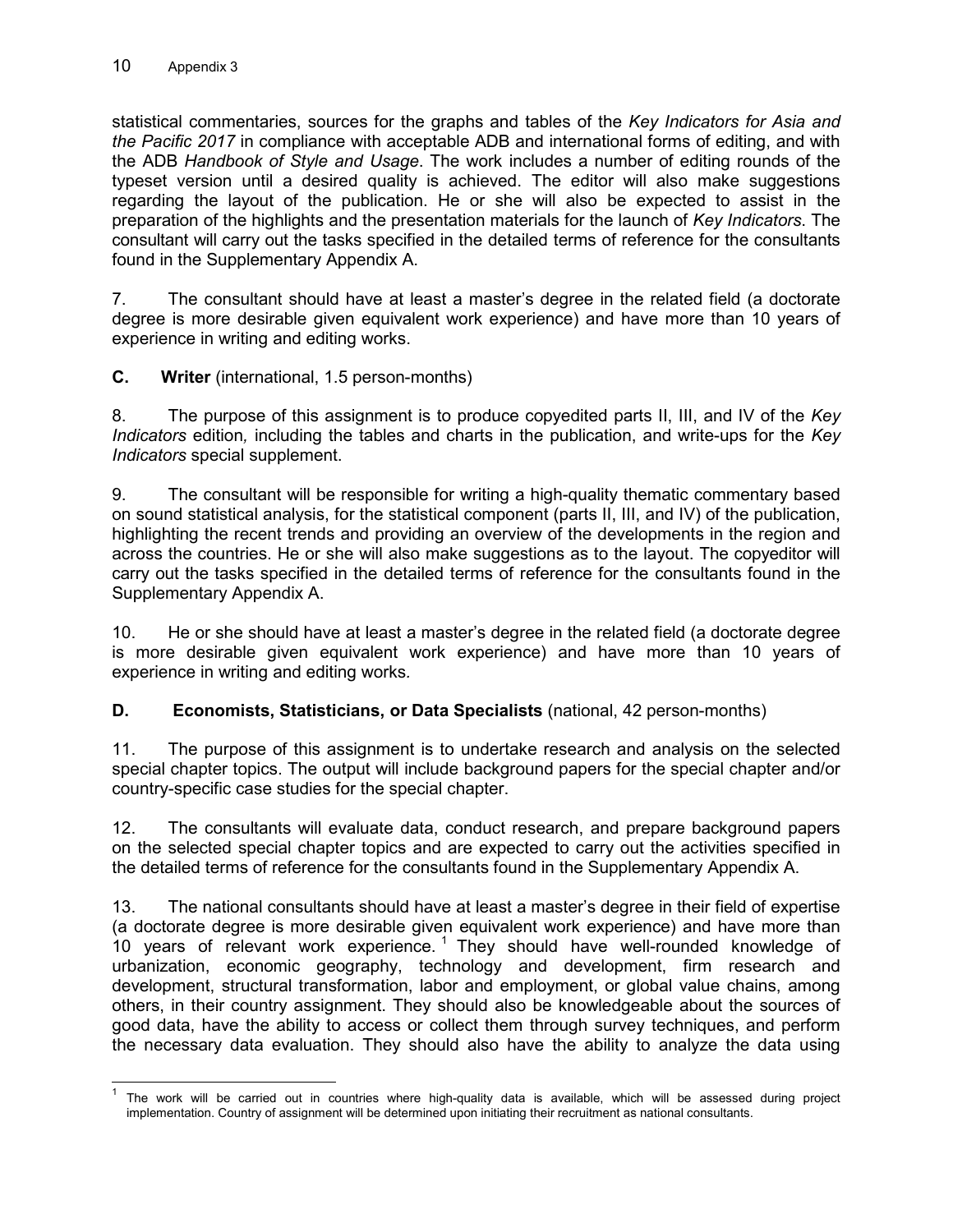statistical and econometric techniques. An ability to identify research topics and prepare background papers on themes of interests using new methodologies and rigorous empirical approaches will be desirable.

# **E. Economics and Statistics Specialists** (national, 70 person-months)

14. The purpose of this assignment is to ensure the production of *Key Indicators*  questionnaires, country tables, Millennium Development Goal tables, regional tables, and charts and figures in the write-ups, highlights, and presentation materials. The consultants will carry out the tasks specified in the detailed terms of reference for the consultants found in the Supplementary Appendix A.

15. The national consultants should have a background in economics or statistics, and relevant working experience in the area of statistics or research analysis. They should have at least 3 years of relevant work experience; the technical and analytical skills required for the project; a good understanding of official statistics and national statistical systems; advanced knowledge and proficiency in using Microsoft Excel, Microsoft Word, and other relevant software; experience in performing automated business processes, and due diligence in data compilation and validation; good writing skills; and creativity in generating statistical graphs.

## **F. Information Technology Specialist** (national, 3 person-months)

16. The purpose of this assignment is to conduct the necessary activities for the upgrade of the statistics portal and statistical database system (SDBS). The consultant will carry out the tasks specified in the detailed terms of reference for the consultants found in the Supplementary Appendix A.

17. The consultant should have a degree in statistics, computer science, information technology, or a comparable discipline with at least 5 years of solid experience in relational database architecture, management, and administration. The consultant is also expected to have an intermediate know-how of the system or software that will be used in the upgrade of the statistics portal.

# **G. Information Technology Developer** (national, 3 person-months)

18. The purpose of this assignment is to conduct the necessary activities for the upgrade of the statistics portal and SDBS. The consultant will carry out the tasks specified in the detailed terms of reference for the consultants found in the Supplementary Appendix A.

19. The consultant should have a degree in statistics, computer science, information technology, software program development or a comparable discipline with at least 5 years of experience in system upgrade and development. The consultant is also expected to have an advanced know-how of the system or software chosen for this project, which will be used in the upgrade of the statistics portal.

## **H. Data Analysts** (national, 8 person-months)

20. The purpose of this assignment is to conduct the necessary activities for the upgrade of the statistics portal and SDBS. The consultants will carry out the tasks specified in the detailed terms of reference for the consultants found in the Supplementary Appendix A.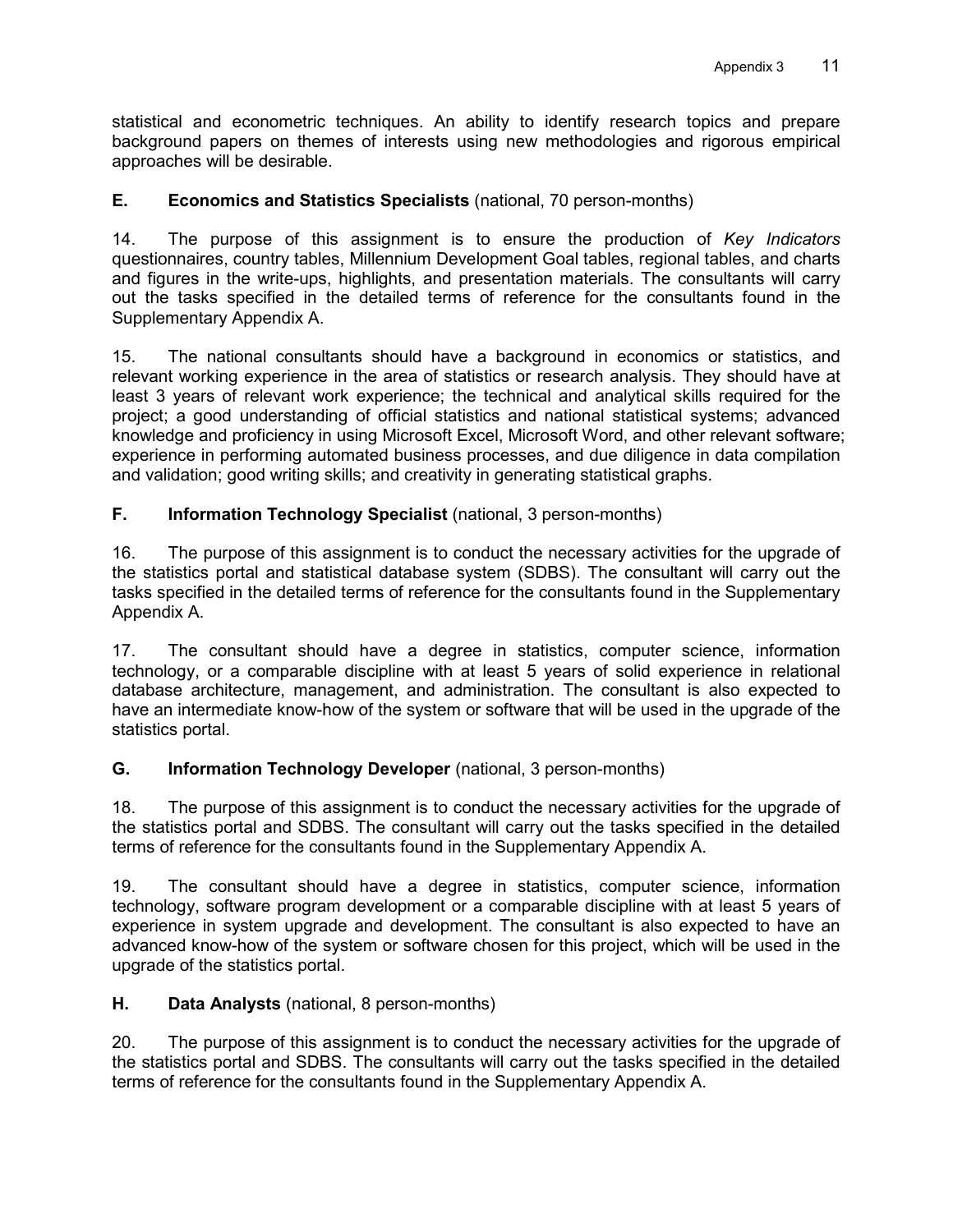#### 12 Appendix 3

# **I.** Graphics Designer (national, 1 person-month)

21. The purpose of this assignment is to produce the text layout, encoded corrections, relayout, and formatted graphic elements of *Key Indicators*, including the Web version. The consultant will carry out the tasks specified in the detailed terms of reference for the consultants found in the Supplementary Appendix A.

22. The consultant will be responsible for text layout, encoding of corrections, re-layout, and formatting of graphic elements of the publication, including refining its Web version. He or she must be skilled in working with Creative Suite 4 (or 5), Microsoft Word, and Microsoft Excel. He or she will prepare InDesign, Illustrator, and PDF files of the interiors and covers using original manuscripts submitted in Microsoft Word and Microsoft Excel.

## **J. Research Associates** (national, 6 person-months)

23. The purpose of this assignment is to support research on the assigned topics and other development-related issues as well as provide administrative support for data procurement and the publication process.

24. The consultants are expected to work closely with Development Economics and Indicators Division staff, and international and national consultants, and perform the tasks specified in the detailed terms of reference for the consultants found in the Supplementary Appendix A.

25. The consultants must have a degree in economics, statistics or related fields, preferably with master's degree, and should have at least 2 years of relevant experience. They should be knowledgeable in using Stata and have a good understanding of economic theory and econometric analysis (or statistical methods).